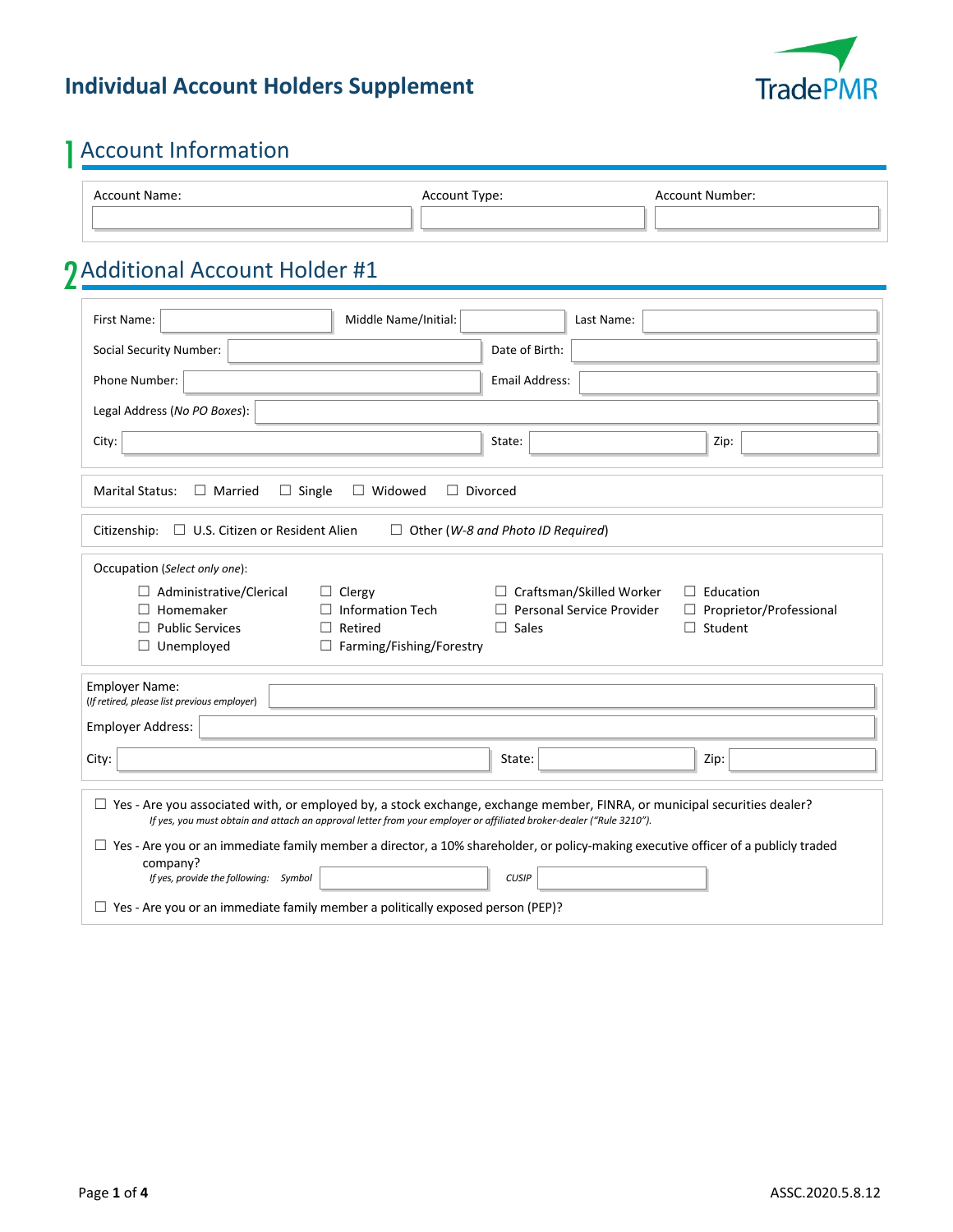## 3Additional Account Holder #2

| First Name:                                                                                                                                                                                                                                            | Middle Name/Initial:                                                              | Last Name:                      |                           |  |  |
|--------------------------------------------------------------------------------------------------------------------------------------------------------------------------------------------------------------------------------------------------------|-----------------------------------------------------------------------------------|---------------------------------|---------------------------|--|--|
| Social Security Number:                                                                                                                                                                                                                                |                                                                                   | Date of Birth:                  |                           |  |  |
| Phone Number:                                                                                                                                                                                                                                          |                                                                                   | <b>Email Address:</b>           |                           |  |  |
| Legal Address (No PO Boxes):                                                                                                                                                                                                                           |                                                                                   |                                 |                           |  |  |
| City:                                                                                                                                                                                                                                                  |                                                                                   | State:                          | Zip:                      |  |  |
| <b>Marital Status:</b><br>$\Box$ Married                                                                                                                                                                                                               | $\Box$ Single<br>$\Box$ Widowed<br>$\Box$ Divorced                                |                                 |                           |  |  |
| Citizenship:                                                                                                                                                                                                                                           | $\Box$ Other (W-8 and Photo ID Required)<br>$\Box$ U.S. Citizen or Resident Alien |                                 |                           |  |  |
| Occupation (Select only one):                                                                                                                                                                                                                          |                                                                                   |                                 |                           |  |  |
| $\Box$ Administrative/Clerical                                                                                                                                                                                                                         | $\Box$ Clergy                                                                     | $\Box$ Craftsman/Skilled Worker | $\Box$ Education          |  |  |
| Homemaker<br>$\perp$                                                                                                                                                                                                                                   | <b>Information Tech</b>                                                           | Personal Service Provider       | □ Proprietor/Professional |  |  |
| <b>Public Services</b><br>П                                                                                                                                                                                                                            | Retired<br>$\Box$                                                                 | Sales<br>$\Box$                 | $\Box$ Student            |  |  |
| $\Box$ Unemployed                                                                                                                                                                                                                                      | □ Farming/Fishing/Forestry                                                        |                                 |                           |  |  |
| <b>Employer Name:</b><br>(If retired, please list previous employer)                                                                                                                                                                                   |                                                                                   |                                 |                           |  |  |
| Employer Address:                                                                                                                                                                                                                                      |                                                                                   |                                 |                           |  |  |
| City:                                                                                                                                                                                                                                                  |                                                                                   | State:                          | Zip:                      |  |  |
| $\Box$ Yes - Are you associated with, or employed by, a stock exchange, exchange member, FINRA, or municipal securities dealer?<br>If yes, you must obtain and attach an approval letter from your employer or affiliated broker-dealer ("Rule 3210"). |                                                                                   |                                 |                           |  |  |
| $\Box$ Yes - Are you or an immediate family member a director, a 10% shareholder, or policy-making executive officer of a publicly traded<br>company?                                                                                                  |                                                                                   |                                 |                           |  |  |
| If yes, provide the following: Symbol                                                                                                                                                                                                                  |                                                                                   | <b>CUSIP</b>                    |                           |  |  |
| $\Box$ Yes - Are you or an immediate family member a politically exposed person (PEP)?                                                                                                                                                                 |                                                                                   |                                 |                           |  |  |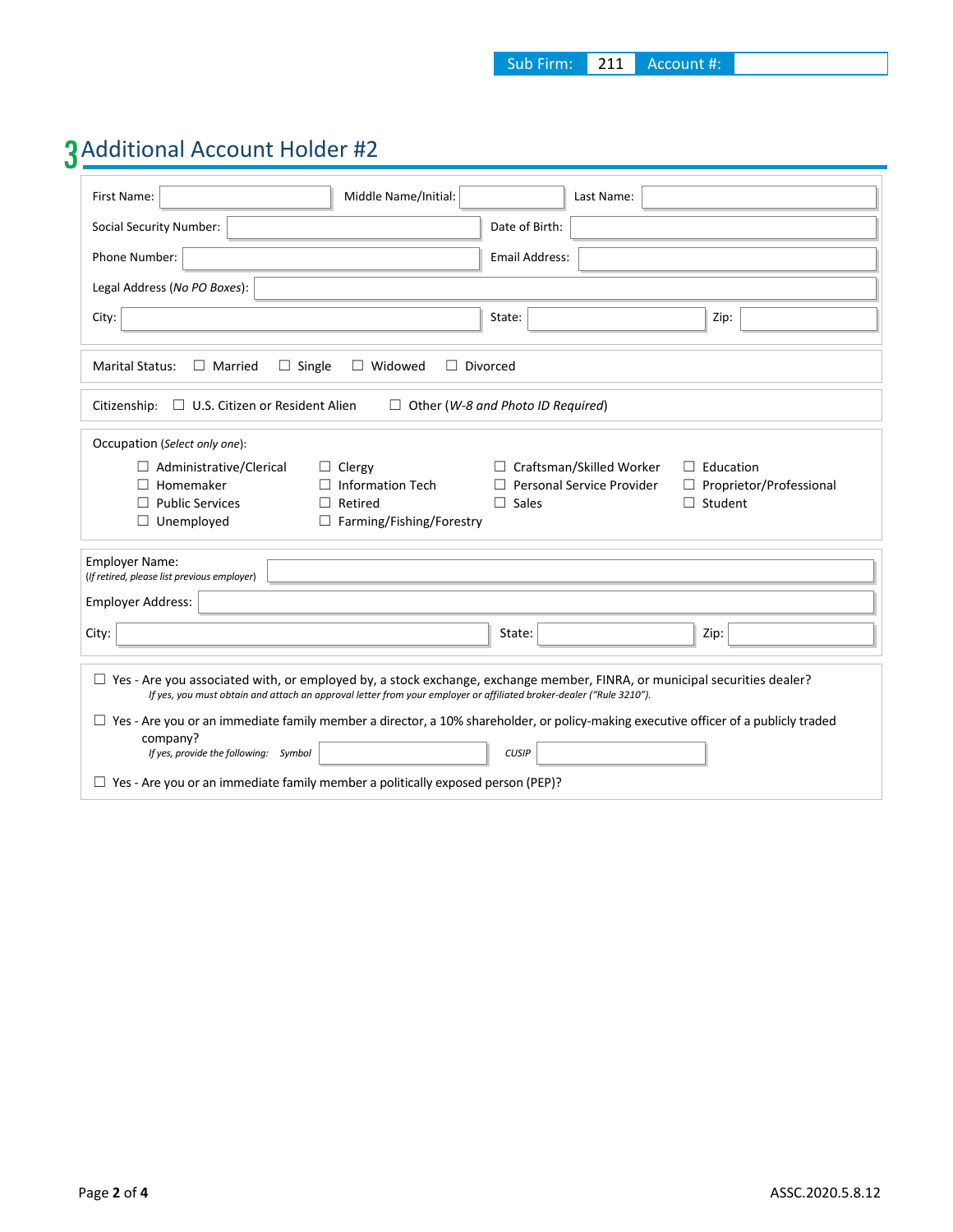### 4Additional Account Holder #3

| First Name:                                                                                                                                           | Middle Name/Initial:                                                                                                | Last Name:                      |                           |  |  |
|-------------------------------------------------------------------------------------------------------------------------------------------------------|---------------------------------------------------------------------------------------------------------------------|---------------------------------|---------------------------|--|--|
| <b>Social Security Number:</b>                                                                                                                        |                                                                                                                     | Date of Birth:                  |                           |  |  |
| Phone Number:                                                                                                                                         |                                                                                                                     | <b>Email Address:</b>           |                           |  |  |
| Legal Address (No PO Boxes):                                                                                                                          |                                                                                                                     |                                 |                           |  |  |
| City:                                                                                                                                                 |                                                                                                                     | State:                          | Zip:                      |  |  |
| <b>Marital Status:</b><br>$\Box$ Married                                                                                                              | $\Box$ Single<br>$\Box$ Widowed<br>$\Box$ Divorced                                                                  |                                 |                           |  |  |
| $\Box$ U.S. Citizen or Resident Alien<br>Other (W-8 and Photo ID Required)<br>Citizenship:<br>$\Box$                                                  |                                                                                                                     |                                 |                           |  |  |
| Occupation (Select only one):                                                                                                                         |                                                                                                                     |                                 |                           |  |  |
| $\Box$ Administrative/Clerical                                                                                                                        | $\Box$ Clergy                                                                                                       | $\Box$ Craftsman/Skilled Worker | $\Box$ Education          |  |  |
| Homemaker                                                                                                                                             | <b>Information Tech</b>                                                                                             | Personal Service Provider       | □ Proprietor/Professional |  |  |
| <b>Public Services</b>                                                                                                                                | Retired<br>ш                                                                                                        | Sales<br>$\Box$                 | $\Box$ Student            |  |  |
| $\Box$ Unemployed                                                                                                                                     | $\Box$ Farming/Fishing/Forestry                                                                                     |                                 |                           |  |  |
| <b>Employer Name:</b><br>(If retired, please list previous employer)                                                                                  |                                                                                                                     |                                 |                           |  |  |
| Employer Address:                                                                                                                                     |                                                                                                                     |                                 |                           |  |  |
| City:                                                                                                                                                 |                                                                                                                     | State:                          | Zip:                      |  |  |
| $\Box$ Yes - Are you associated with, or employed by, a stock exchange, exchange member, FINRA, or municipal securities dealer?                       | If yes, you must obtain and attach an approval letter from your employer or affiliated broker-dealer ("Rule 3210"). |                                 |                           |  |  |
| $\Box$ Yes - Are you or an immediate family member a director, a 10% shareholder, or policy-making executive officer of a publicly traded<br>company? |                                                                                                                     |                                 |                           |  |  |
| If yes, provide the following: Symbol                                                                                                                 |                                                                                                                     | <b>CUSIP</b>                    |                           |  |  |
| $\Box$ Yes - Are you or an immediate family member a politically exposed person (PEP)?                                                                |                                                                                                                     |                                 |                           |  |  |